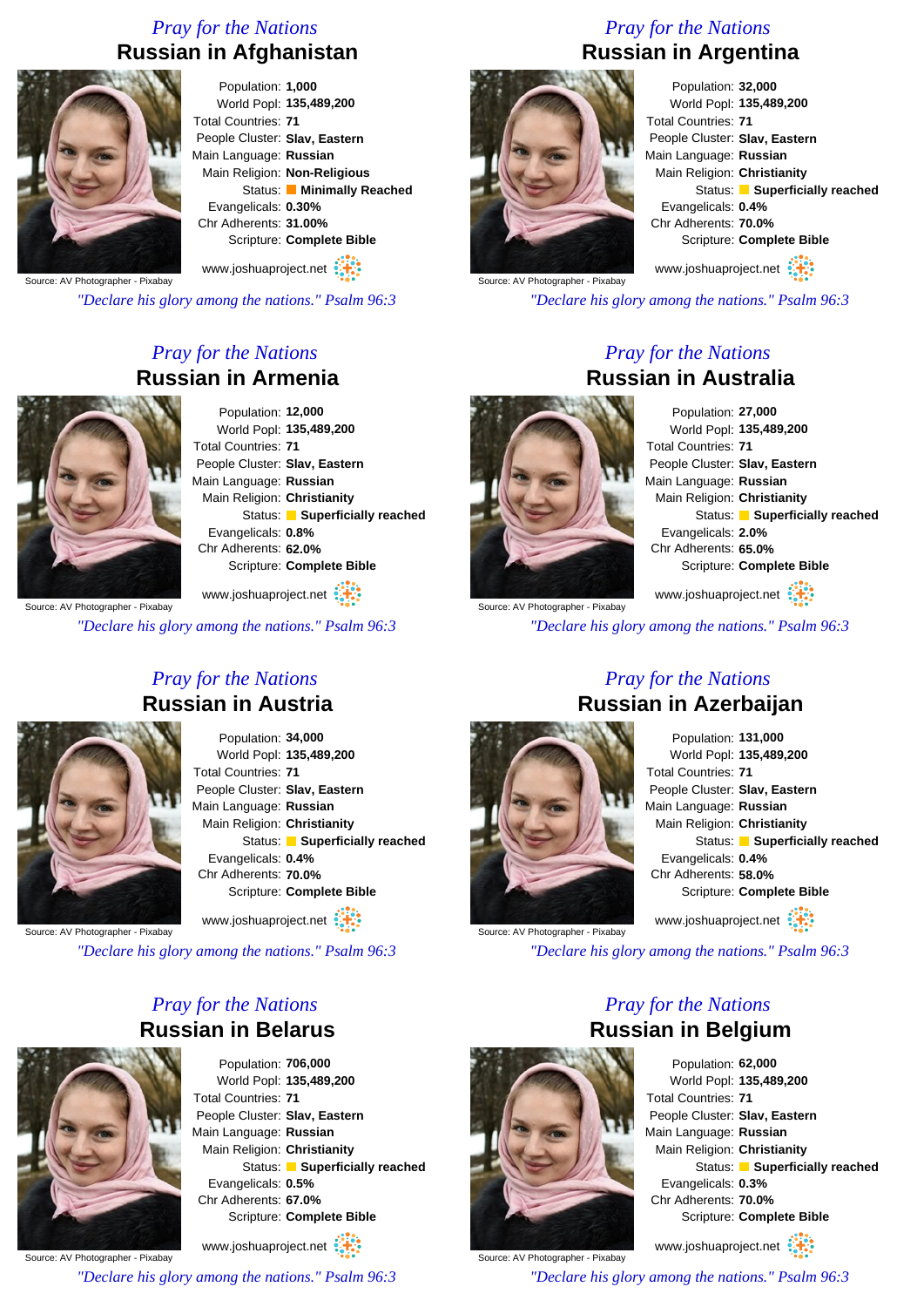#### *Pray for the Nations* **Russian in Brazil**



Population: **145,000** World Popl: **135,489,200** Total Countries: **71** People Cluster: **Slav, Eastern** Main Language: **Russian** Main Religion: **Christianity** Status: **Superficially reached** Evangelicals: **2.0%** Chr Adherents: **63.0%** Scripture: **Complete Bible**

Source: AV Photographer - Pixabay www.joshuaproject.net

*"Declare his glory among the nations." Psalm 96:3*

#### *Pray for the Nations* **Russian in Canada**



Population: **113,000** World Popl: **135,489,200** Total Countries: **71** People Cluster: **Slav, Eastern** Main Language: **Russian** Main Religion: **Christianity** Status: **Superficially reached** Evangelicals: **1.2%** Chr Adherents: **70.0%** Scripture: **Complete Bible**

Source: AV Photographer - Pixabay www.joshuaproject.net

*"Declare his glory among the nations." Psalm 96:3*

### *Pray for the Nations* **Russian in Bulgaria**



Population: **9,200** World Popl: **135,489,200** Total Countries: **71** People Cluster: **Slav, Eastern** Main Language: **Russian** Main Religion: **Christianity** Status: **Superficially reached** Evangelicals: **1.0%** Chr Adherents: **60.0%** Scripture: **Complete Bible** www.joshuaproject.net

Source: AV Photographer - Pixabay

*"Declare his glory among the nations." Psalm 96:3*

*Pray for the Nations*

# **Russian in Chile**

Population: **1,900** World Popl: **135,489,200** Total Countries: **71** People Cluster: **Slav, Eastern** Main Language: **Russian** Main Religion: **Christianity** Status: **Superficially reached** Evangelicals: **0.8%** Chr Adherents: **60.0%** Scripture: **Complete Bible** www.joshuaproject.net

Source: AV Photographer - Pixabay

*"Declare his glory among the nations." Psalm 96:3*

*Pray for the Nations* **Russian in China**

> Population: **23,000** World Popl: **135,489,200** Total Countries: **71** People Cluster: **Slav, Eastern** Main Language: **Russian** Main Religion: **Christianity** Status: **Superficially reached** Evangelicals: **0.5%** Chr Adherents: **55.0%** Scripture: **Complete Bible** www.joshuaproject.net

Source: AV Photographer - Pixabay

*"Declare his glory among the nations." Psalm 96:3*

#### *Pray for the Nations* **Russian in Cuba**



Population: **1,000** World Popl: **135,489,200** Total Countries: **71** People Cluster: **Slav, Eastern** Main Language: **Russian** Main Religion: **Christianity** Status: **Superficially reached** Evangelicals: **1.2%** Chr Adherents: **65.0%** Scripture: **Complete Bible** www.joshuaproject.net

Source: AV Photographer - Pixabay

*"Declare his glory among the nations." Psalm 96:3*

#### *Pray for the Nations* **Russian in Croatia**



Population: **1,200** World Popl: **135,489,200** Total Countries: **71** People Cluster: **Slav, Eastern** Main Language: **Russian** Main Religion: **Non-Religious** Status: **Minimally Reached** Evangelicals: **0.30%** Chr Adherents: **35.00%** Scripture: **Complete Bible** www.joshuaproject.net

*"Declare his glory among the nations." Psalm 96:3*



*Pray for the Nations* **Russian in Cyprus**

Population: **11,000** World Popl: **135,489,200** Total Countries: **71** People Cluster: **Slav, Eastern** Main Language: **Russian** Main Religion: **Christianity** Status: **Superficially reached** Evangelicals: **1.2%** Chr Adherents: **66.0%** Scripture: **Complete Bible** www.joshuaproject.net

Source: AV Photographer - Pixabay *"Declare his glory among the nations." Psalm 96:3*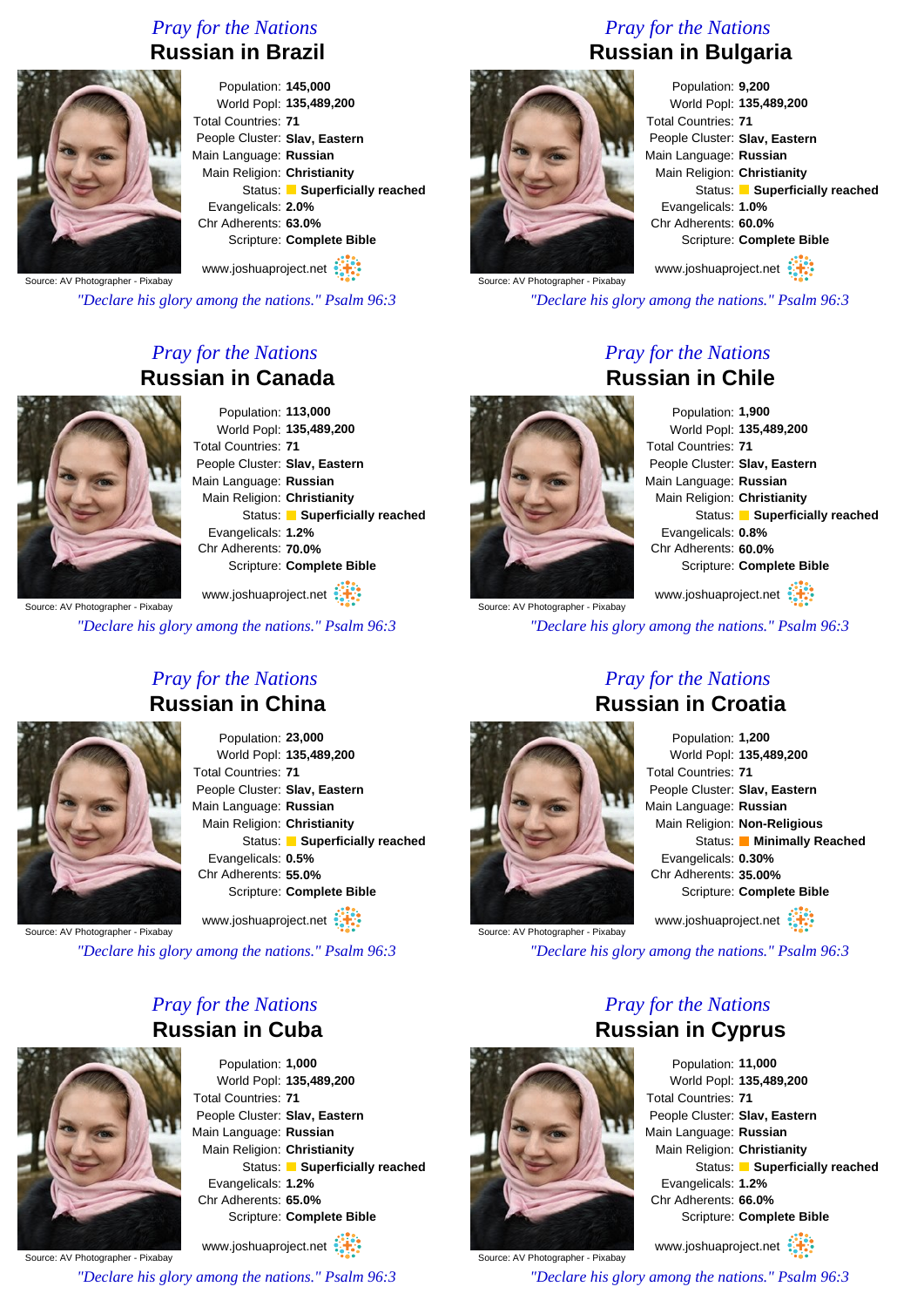#### *Pray for the Nations* **Russian in Czechia**



Population: **14,000** World Popl: **135,489,200** Total Countries: **71** People Cluster: **Slav, Eastern** Main Language: **Russian** Main Religion: **Christianity** Status: **Superficially reached** Evangelicals: **1.2%** Chr Adherents: **67.0%** Scripture: **Complete Bible** www.joshuaproject.net

Source: AV Photographer - Pixabay

*"Declare his glory among the nations." Psalm 96:3*

#### *Pray for the Nations* **Russian in Egypt**



Population: **2,000** World Popl: **135,489,200** Total Countries: **71** People Cluster: **Slav, Eastern** Main Language: **Russian** Main Religion: **Christianity** Status: **Superficially reached** Evangelicals: **1.2%** Chr Adherents: **66.0%** Scripture: **Complete Bible**

Source: AV Photographer - Pixabay www.joshuaproject.net

*"Declare his glory among the nations." Psalm 96:3*

### *Pray for the Nations* **Russian in Denmark**



Source: AV Photographer - Pixabay

Population: **6,400** World Popl: **135,489,200** Total Countries: **71** People Cluster: **Slav, Eastern** Main Language: **Russian** Main Religion: **Christianity** Status: **Superficially reached** Evangelicals: **1.2%** Chr Adherents: **67.0%** Scripture: **Complete Bible** www.joshuaproject.net

*"Declare his glory among the nations." Psalm 96:3*

#### *Pray for the Nations* **Russian in Estonia**

Population: **274,000** World Popl: **135,489,200** Total Countries: **71** People Cluster: **Slav, Eastern** Main Language: **Russian** Main Religion: **Christianity** Status: **Superficially reached** Evangelicals: **1.2%** Chr Adherents: **60.0%** Scripture: **Complete Bible** www.joshuaproject.net

Source: AV Photographer - Pixabay

*"Declare his glory among the nations." Psalm 96:3*

*Pray for the Nations*

*Pray for the Nations* **Russian in Ethiopia**

> Population: **1,000** World Popl: **135,489,200** Total Countries: **71** People Cluster: **Slav, Eastern** Main Language: **Russian** Main Religion: **Christianity** Status: **Superficially reached** Evangelicals: **1.2%** Chr Adherents: **67.0%** Scripture: **Complete Bible** www.joshuaproject.net

Source: AV Photographer - Pixabay

*"Declare his glory among the nations." Psalm 96:3*

#### *Pray for the Nations* **Russian in France**



Population: **130,000** World Popl: **135,489,200** Total Countries: **71** People Cluster: **Slav, Eastern** Main Language: **Russian** Main Religion: **Christianity** Status: **Superficially reached** Evangelicals: **1.2%** Chr Adherents: **67.0%** Scripture: **Complete Bible**

Source: AV Photographer - Pixabay www.joshuaproject.net

*"Declare his glory among the nations." Psalm 96:3*

## **Russian in Finland**

Source: AV Photographer - Pixabay

#### Population: **31,000** World Popl: **135,489,200** Total Countries: **71** People Cluster: **Slav, Eastern** Main Language: **Russian** Main Religion: **Christianity** Status: **Superficially reached** Evangelicals: **1.2%** Chr Adherents: **67.0%** Scripture: **Complete Bible** www.joshuaproject.net

*"Declare his glory among the nations." Psalm 96:3*

*Pray for the Nations*



Source: AV Photographer - Pixabay

Population: **26,000** World Popl: **135,489,200** Total Countries: **71** People Cluster: **Slav, Eastern** Main Language: **Russian** Main Religion: **Christianity** Status: **Superficially reached** Evangelicals: **1.2%** Chr Adherents: **67.0%** Scripture: **Complete Bible** www.joshuaproject.net

*"Declare his glory among the nations." Psalm 96:3*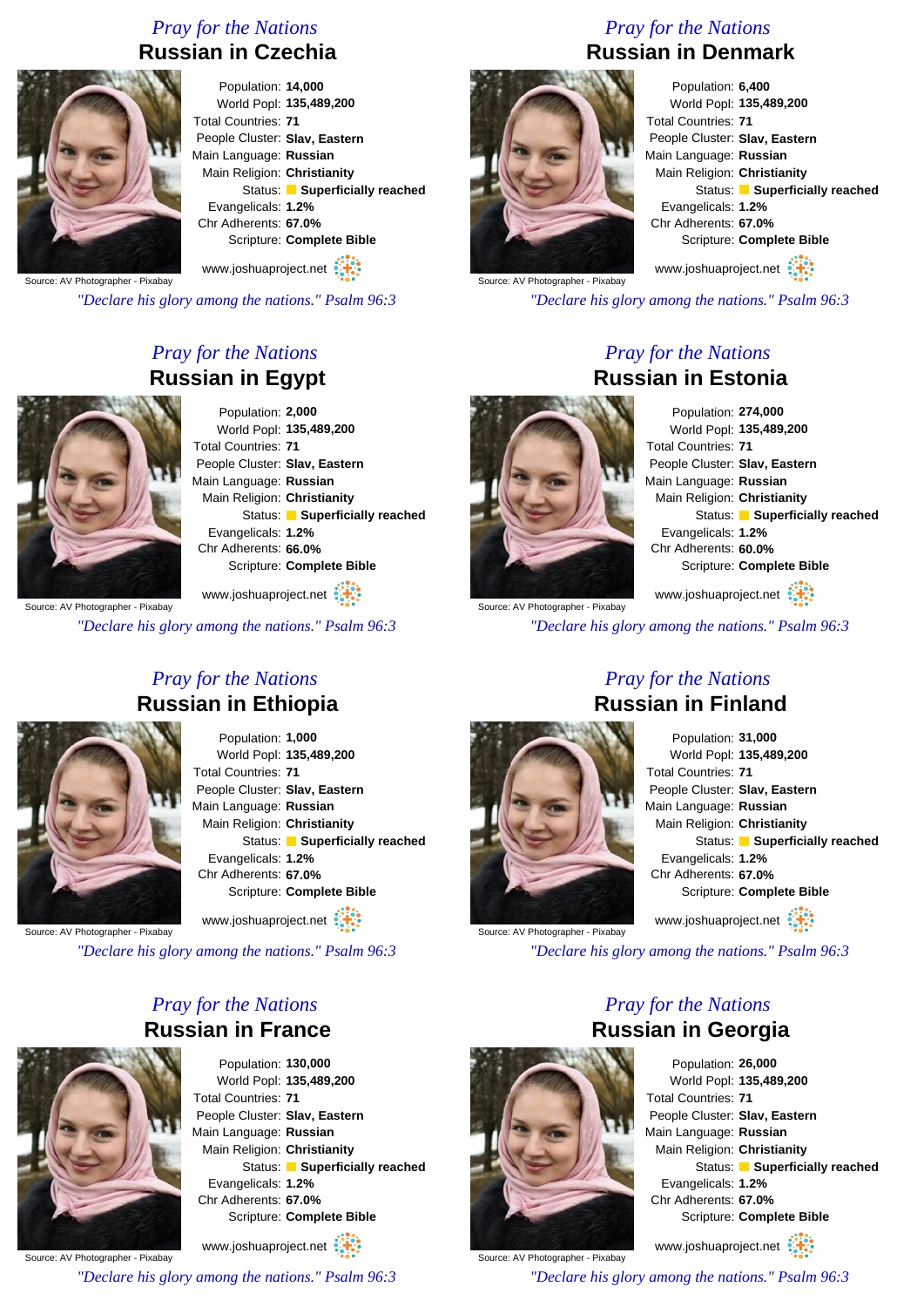#### *Pray for the Nations* **Russian in Germany**



Population: **1,388,000** World Popl: **135,489,200** Total Countries: **71** People Cluster: **Slav, Eastern** Main Language: **Russian** Main Religion: **Christianity** Status: **Superficially reached** Evangelicals: **1.2%** Chr Adherents: **67.0%** Scripture: **Complete Bible**

Source: AV Photographer - Pixabay www.joshuaproject.net

*"Declare his glory among the nations." Psalm 96:3*

#### *Pray for the Nations* **Russian in Hungary**



Population: **5,200** World Popl: **135,489,200** Total Countries: **71** People Cluster: **Slav, Eastern** Main Language: **Russian** Main Religion: **Christianity** Status: **Superficially reached** Evangelicals: **1.2%** Chr Adherents: **67.0%** Scripture: **Complete Bible**

Source: AV Photographer - Pixabay www.joshuaproject.net

*"Declare his glory among the nations." Psalm 96:3*

#### *Pray for the Nations* **Russian in Greece**



Source: AV Photographer - Pixabay

*"Declare his glory among the nations." Psalm 96:3*

*Pray for the Nations*

# **Russian in Iran**

Population: **2,800** World Popl: **135,489,200** Total Countries: **71** People Cluster: **Slav, Eastern** Main Language: **Russian** Main Religion: **Christianity** Status: **Superficially reached** Evangelicals: **1.2%** Chr Adherents: **67.0%** Scripture: **Complete Bible** www.joshuaproject.net

Source: AV Photographer - Pixabay

*"Declare his glory among the nations." Psalm 96:3*

*Pray for the Nations*

*Pray for the Nations* **Russian in Ireland**

> Population: **4,200** World Popl: **135,489,200** Total Countries: **71** People Cluster: **Slav, Eastern** Main Language: **Russian** Main Religion: **Christianity** Status: **Superficially reached** Evangelicals: **1.2%** Chr Adherents: **67.0%** Scripture: **Complete Bible** www.joshuaproject.net

Source: AV Photographer - Pixabay

*"Declare his glory among the nations." Psalm 96:3*

#### *Pray for the Nations* **Russian in Kazakhstan**



Population: **3,451,000** World Popl: **135,489,200** Total Countries: **71** People Cluster: **Slav, Eastern** Main Language: **Russian** Main Religion: **Christianity** Status: **Superficially reached** Evangelicals: **1.2%** Chr Adherents: **55.0%** Scripture: **Complete Bible**

Source: AV Photographer - Pixabay www.joshuaproject.net

*"Declare his glory among the nations." Psalm 96:3*

### **Russian in Italy** Population: **31,000** World Popl: **135,489,200**

Total Countries: **71** People Cluster: **Slav, Eastern** Main Language: **Russian** Main Religion: **Christianity** Status: **Superficially reached** Evangelicals: **1.2%** Chr Adherents: **67.0%** Scripture: **Complete Bible** www.joshuaproject.net

*"Declare his glory among the nations." Psalm 96:3*

*Pray for the Nations*



Source: AV Photographer - Pixabay

**Russian in Korea, North** Population: **5,200** World Popl: **135,489,200** Total Countries: **71** People Cluster: **Slav, Eastern** Main Language: **Russian** Main Religion: **Christianity** Status: **Superficially reached** Evangelicals: **1.2%** Chr Adherents: **66.9%** Scripture: **Complete Bible** www.joshuaproject.net

Source: AV Photographer - Pixabay *"Declare his glory among the nations." Psalm 96:3*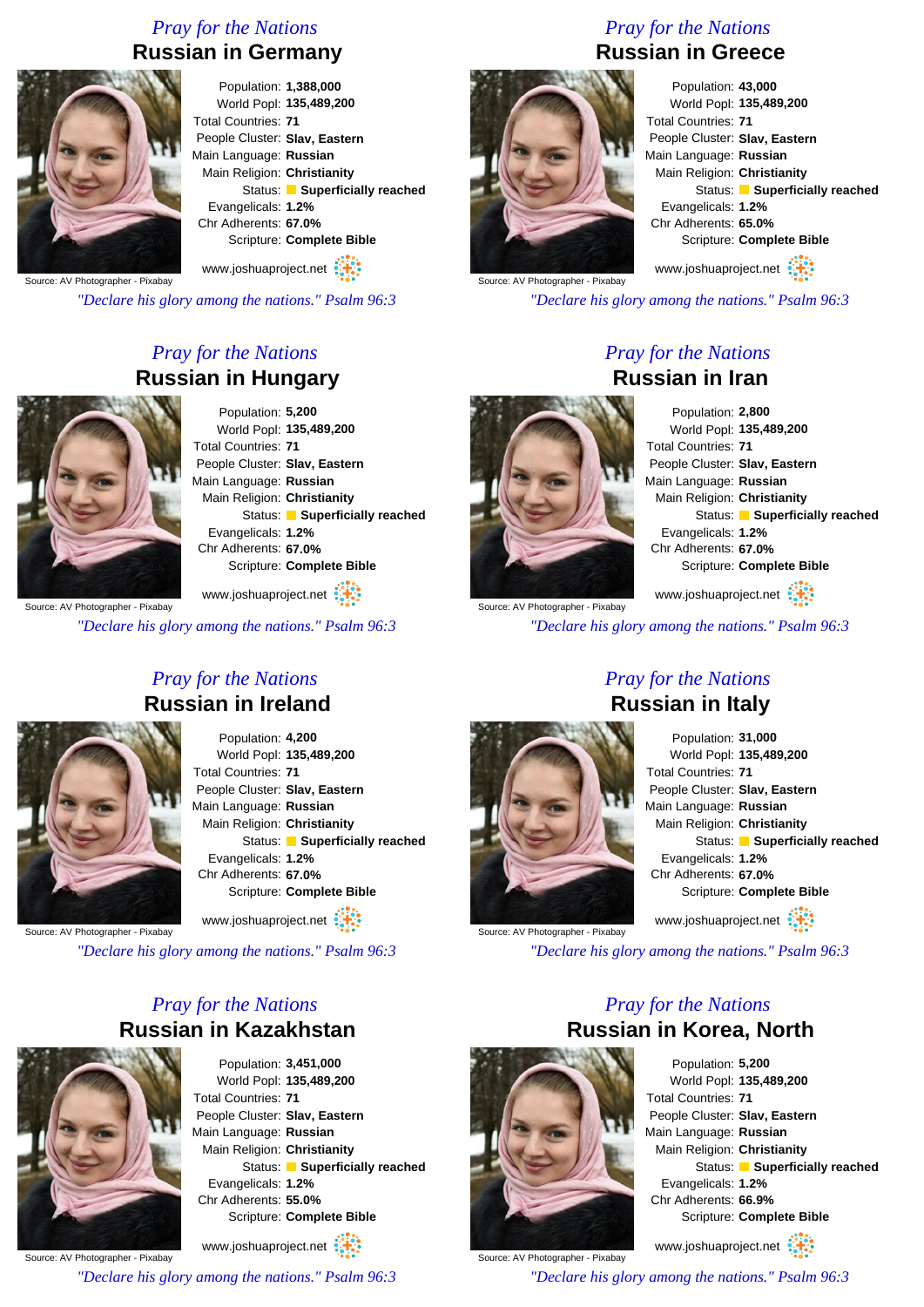#### *Pray for the Nations* **Russian in Korea, South**



Population: **17,000** World Popl: **135,489,200** Total Countries: **71** People Cluster: **Slav, Eastern** Main Language: **Russian** Main Religion: **Christianity** Status: **Superficially reached** Evangelicals: **1.2%** Chr Adherents: **75.0%** Scripture: **Complete Bible**

Source: AV Photographer - Pixabay www.joshuaproject.net

*"Declare his glory among the nations." Psalm 96:3*

#### *Pray for the Nations* **Russian in Latvia**



Population: **448,000** World Popl: **135,489,200** Total Countries: **71** People Cluster: **Slav, Eastern** Main Language: **Russian** Main Religion: **Christianity** Status: **Superficially reached** Evangelicals: **1.5%** Chr Adherents: **65.0%** Scripture: **Complete Bible**

Source: AV Photographer - Pixabay www.joshuaproject.net

*"Declare his glory among the nations." Psalm 96:3*

### *Pray for the Nations* **Russian in Kyrgyzstan**



Population: **350,000** World Popl: **135,489,200** Total Countries: **71** People Cluster: **Slav, Eastern** Main Language: **Russian** Main Religion: **Christianity** Status: **Partially reached** Evangelicals: **3.0%** Chr Adherents: **62.0%** Scripture: **Complete Bible**

www.joshuaproject.net

*"Declare his glory among the nations." Psalm 96:3*

*Pray for the Nations*

# **Russian in Lithuania**

Population: **139,000** World Popl: **135,489,200** Total Countries: **71** People Cluster: **Slav, Eastern** Main Language: **Russian** Main Religion: **Christianity** Status: **Superficially reached** Evangelicals: **1.2%** Chr Adherents: **66.0%** Scripture: **Complete Bible** www.joshuaproject.net

Source: AV Photographer - Pixabay

*"Declare his glory among the nations." Psalm 96:3*

*Pray for the Nations* **Russian in Mexico**

> Population: **2,300** World Popl: **135,489,200** Total Countries: **71** People Cluster: **Slav, Eastern** Main Language: **Russian** Main Religion: **Christianity** Status: **Superficially reached** Evangelicals: **1.2%** Chr Adherents: **67.0%** Scripture: **Complete Bible** www.joshuaproject.net

Source: AV Photographer - Pixabay

*"Declare his glory among the nations." Psalm 96:3*

#### *Pray for the Nations* **Russian in Monaco**



Population: **400** World Popl: **135,489,200** Total Countries: **71** People Cluster: **Slav, Eastern** Main Language: **Russian** Main Religion: **Christianity** Status: **Superficially reached** Evangelicals: **1.2%** Chr Adherents: **70.0%** Scripture: **Complete Bible**

Source: AV Photographer - Pixabay www.joshuaproject.net

*"Declare his glory among the nations." Psalm 96:3*

### *Pray for the Nations* **Russian in Moldova**



Population: **110,000** World Popl: **135,489,200** Total Countries: **71** People Cluster: **Slav, Eastern** Main Language: **Russian** Main Religion: **Christianity** Status: **Superficially reached** Evangelicals: **1.2%** Chr Adherents: **75.0%** Scripture: **Complete Bible** www.joshuaproject.net

*"Declare his glory among the nations." Psalm 96:3*

*Pray for the Nations*



Source: AV Photographer - Pixabay

Population: **2,900** World Popl: **135,489,200** Total Countries: **71** People Cluster: **Slav, Eastern** Main Language: **Russian** Main Religion: **Christianity** Status: **Superficially reached** Evangelicals: **1.0%** Chr Adherents: **78.0%** Scripture: **Complete Bible**

www.joshuaproject.net

*"Declare his glory among the nations." Psalm 96:3*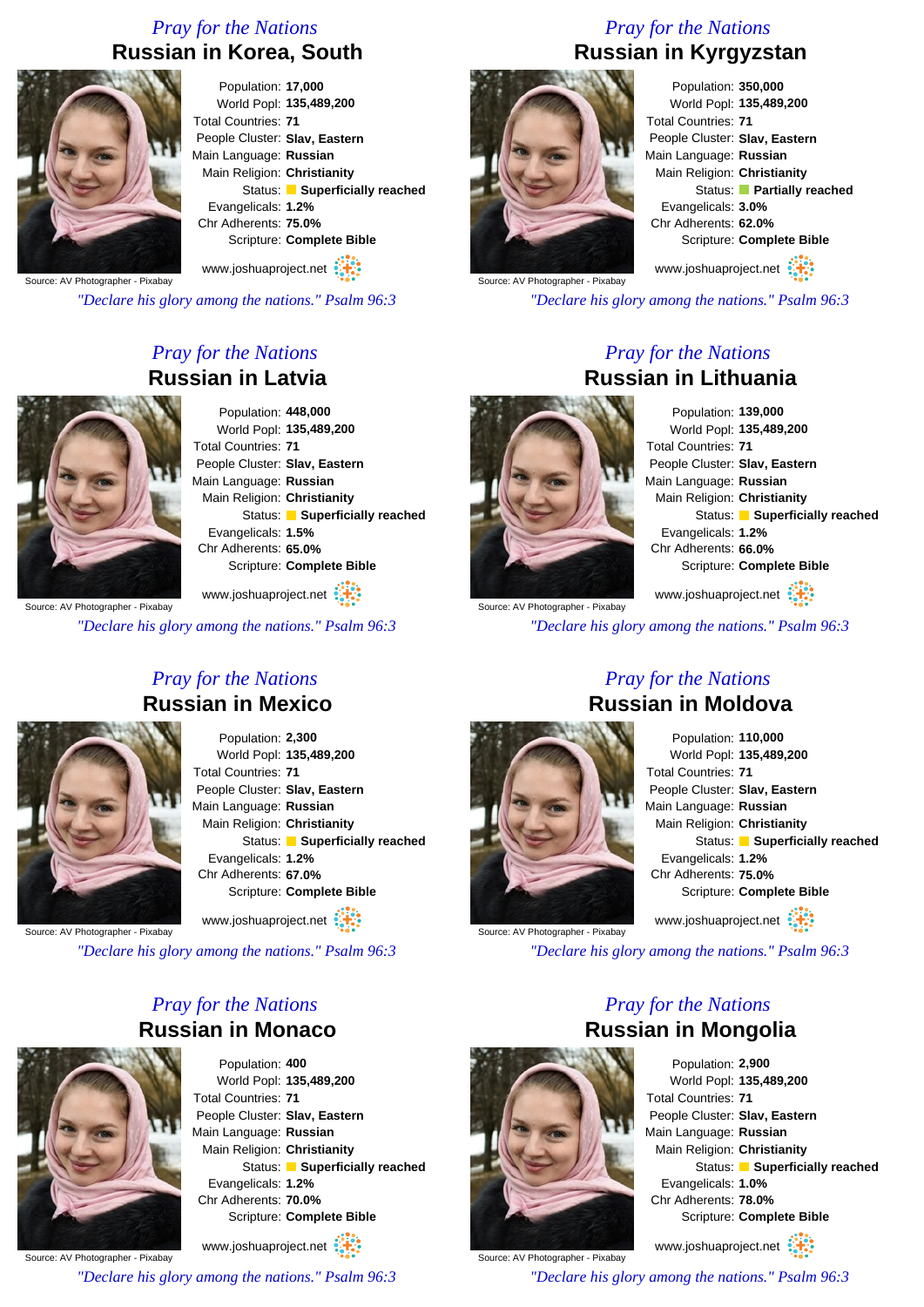#### *Pray for the Nations* **Russian in Montenegro**



Population: **1,000** World Popl: **135,489,200** Total Countries: **71** People Cluster: **Slav, Eastern** Main Language: **Russian** Main Religion: **Christianity** Status: **Superficially reached** Evangelicals: **2.0%** Chr Adherents: **60.0%** Scripture: **Complete Bible**

Source: AV Photographer - Pixabay www.joshuaproject.net

*"Declare his glory among the nations." Psalm 96:3*

#### *Pray for the Nations* **Russian in Mozambique**



Population: **5,000** World Popl: **135,489,200** Total Countries: **71** People Cluster: **Slav, Eastern** Main Language: **Russian** Main Religion: **Christianity** Status: **Superficially reached** Evangelicals: **1.2%** Chr Adherents: **67.0%** Scripture: **Complete Bible** www.joshuaproject.net

Source: AV Photographer - Pixabay

*"Declare his glory among the nations." Psalm 96:3*

### *Pray for the Nations* **Russian in Morocco**



World Popl: **135,489,200** Total Countries: **71** People Cluster: **Slav, Eastern** Main Language: **Russian** Main Religion: **Christianity** Status: **Superficially reached** Evangelicals: **1.0%** Chr Adherents: **68.0%** Scripture: **Complete Bible** www.joshuaproject.net

Source: AV Photographer - Pixabay

*"Declare his glory among the nations." Psalm 96:3*

#### *Pray for the Nations* **Russian in Netherlands**



Source: AV Photographer - Pixabay

Population: **7,200** World Popl: **135,489,200** Total Countries: **71** People Cluster: **Slav, Eastern** Main Language: **Russian** Main Religion: **Christianity** Status: **Superficially reached** Evangelicals: **1.2%** Chr Adherents: **67.0%** Scripture: **Complete Bible** www.joshuaproject.net

*"Declare his glory among the nations." Psalm 96:3*

*Pray for the Nations*

#### *Pray for the Nations* **Russian in New Zealand**



Population: **6,400** World Popl: **135,489,200** Total Countries: **71** People Cluster: **Slav, Eastern** Main Language: **Russian** Main Religion: **Christianity** Status: **Superficially reached** Evangelicals: **1.2%** Chr Adherents: **67.0%** Scripture: **Complete Bible**

www.joshuaproject.net

Source: AV Photographer - Pixabay

*"Declare his glory among the nations." Psalm 96:3*

#### *Pray for the Nations* **Russian in Paraguay**



Population: **900** World Popl: **135,489,200** Total Countries: **71** People Cluster: **Slav, Eastern** Main Language: **Russian** Main Religion: **Christianity** Status: **Superficially reached** Evangelicals: **1.2%** Chr Adherents: **67.0%** Scripture: **Complete Bible** www.joshuaproject.net

Source: AV Photographer - Pixabay

*"Declare his glory among the nations." Psalm 96:3*

## **Russian in Norway** Population: **23,000**

World Popl: **135,489,200** Total Countries: **71** People Cluster: **Slav, Eastern** Main Language: **Russian** Main Religion: **Christianity** Status: **Superficially reached** Evangelicals: **1.2%** Chr Adherents: **67.0%** Scripture: **Complete Bible** www.joshuaproject.net

*"Declare his glory among the nations." Psalm 96:3*

*Pray for the Nations* **Russian in Peru**



Source: AV Photographer - Pixabay

Population: **1,700** World Popl: **135,489,200** Total Countries: **71** People Cluster: **Slav, Eastern** Main Language: **Russian** Main Religion: **Christianity** Status: **Superficially reached** Evangelicals: **1.2%** Chr Adherents: **67.0%** Scripture: **Complete Bible** www.joshuaproject.net

Source: AV Photographer - Pixabay *"Declare his glory among the nations." Psalm 96:3*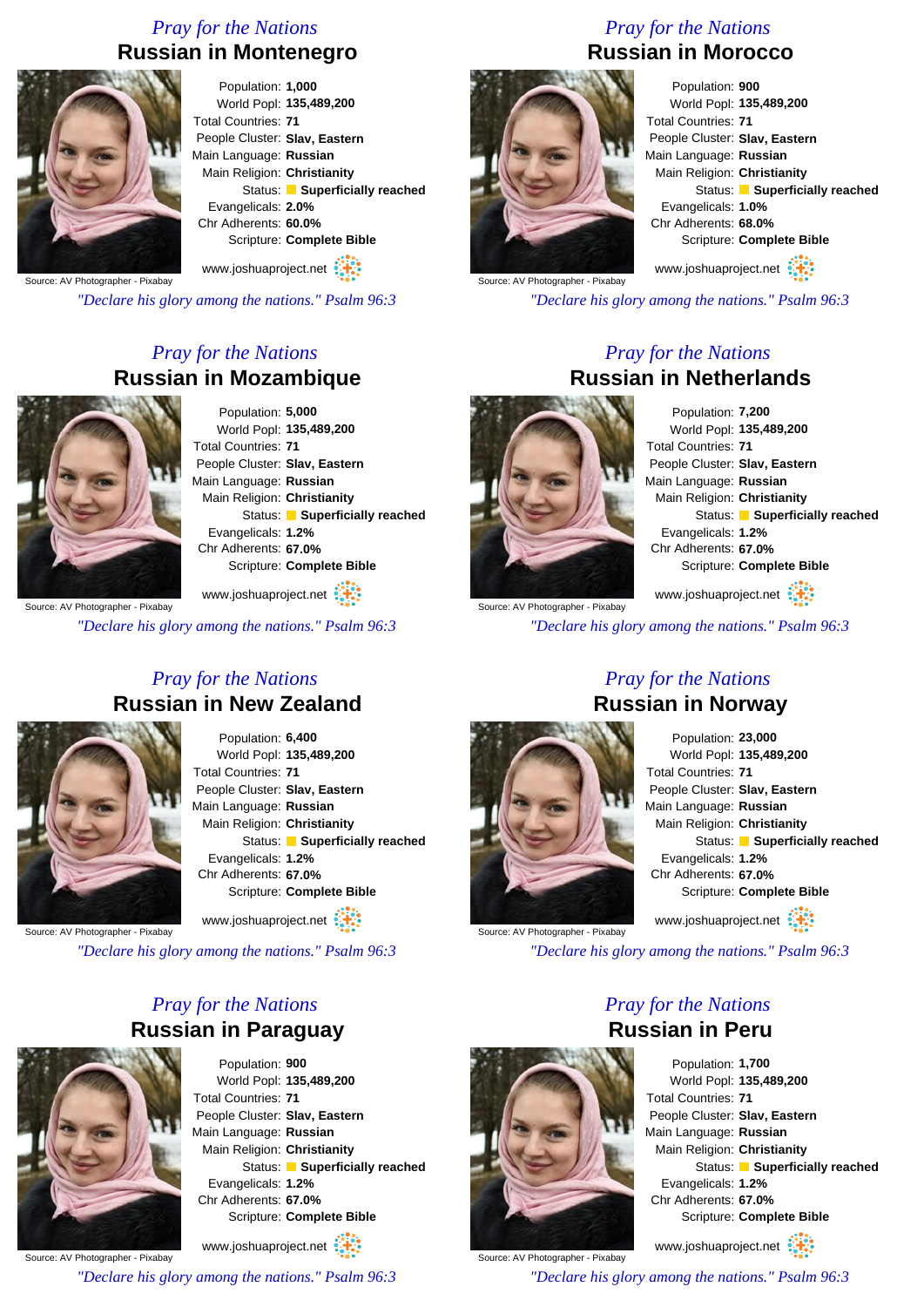#### *Pray for the Nations* **Russian in Poland**



Population: **22,000** World Popl: **135,489,200** Total Countries: **71** People Cluster: **Slav, Eastern** Main Language: **Russian** Main Religion: **Christianity** Status: **Superficially reached** Evangelicals: **1.2%** Chr Adherents: **67.0%** Scripture: **Complete Bible** www.joshuaproject.net

Source: AV Photographer - Pixabay

*"Declare his glory among the nations." Psalm 96:3*

#### *Pray for the Nations* **Russian, Lipovan in Romania**



Population: **21,000** World Popl: **135,489,200** Total Countries: **71** People Cluster: **Slav, Eastern** Main Language: **Russian** Main Religion: **Christianity** Status: **Superficially reached** Evangelicals: **1.2%** Chr Adherents: **67.0%** Scripture: **Complete Bible**

www.joshuaproject.net

*"Declare his glory among the nations." Psalm 96:3*

### *Pray for the Nations* **Russian in Portugal**



Population: **4,100** World Popl: **135,489,200** Total Countries: **71** People Cluster: **Slav, Eastern** Main Language: **Russian** Main Religion: **Christianity** Status: **Superficially reached** Evangelicals: **1.2%** Chr Adherents: **77.0%** Scripture: **Complete Bible**

www.joshuaproject.net

*"Declare his glory among the nations." Psalm 96:3*

*Pray for the Nations*

# **Russian in Russia**

Population: **118,265,000** World Popl: **135,489,200** Total Countries: **71** People Cluster: **Slav, Eastern** Main Language: **Russian** Main Religion: **Christianity** Status: **Superficially reached** Evangelicals: **1.5%** Chr Adherents: **65.0%** Scripture: **Complete Bible** www.joshuaproject.net

Source: AV Photographer - Pixabay

*"Declare his glory among the nations." Psalm 96:3*

*Pray for the Nations* **Russian in Serbia**

> Population: **3,600** World Popl: **135,489,200** Total Countries: **71** People Cluster: **Slav, Eastern** Main Language: **Russian** Main Religion: **Christianity** Status: **Superficially reached** Evangelicals: **1.2%** Chr Adherents: **72.0%** Scripture: **Complete Bible** www.joshuaproject.net

Source: AV Photographer - Pixabay

*"Declare his glory among the nations." Psalm 96:3*

#### *Pray for the Nations* **Russian in Slovenia**



Population: **30,000** World Popl: **135,489,200** Total Countries: **71** People Cluster: **Slav, Eastern** Main Language: **Russian** Main Religion: **Christianity** Status: **Superficially reached** Evangelicals: **1.0%** Chr Adherents: **60.0%** Scripture: **Complete Bible**

Source: AV Photographer - Pixabay www.joshuaproject.net

*"Declare his glory among the nations." Psalm 96:3*

Source: AV Photographer - Pixabay

#### Population: **5,700** World Popl: **135,489,200** Total Countries: **71** People Cluster: **Slav, Eastern** Main Language: **Russian** Main Religion: **Christianity** Status: **Superficially reached** Evangelicals: **1.2%** Chr Adherents: **68.0%** Scripture: **Complete Bible** www.joshuaproject.net

*"Declare his glory among the nations." Psalm 96:3*

#### *Pray for the Nations* **Russian in Spain**



Population: **83,000** World Popl: **135,489,200** Total Countries: **71** People Cluster: **Slav, Eastern** Main Language: **Russian** Main Religion: **Christianity** Status: **Superficially reached** Evangelicals: **1.2%** Chr Adherents: **67.0%** Scripture: **Complete Bible** www.joshuaproject.net

Source: AV Photographer - Pixabay

*"Declare his glory among the nations." Psalm 96:3*

*Pray for the Nations* **Russian in Slovakia**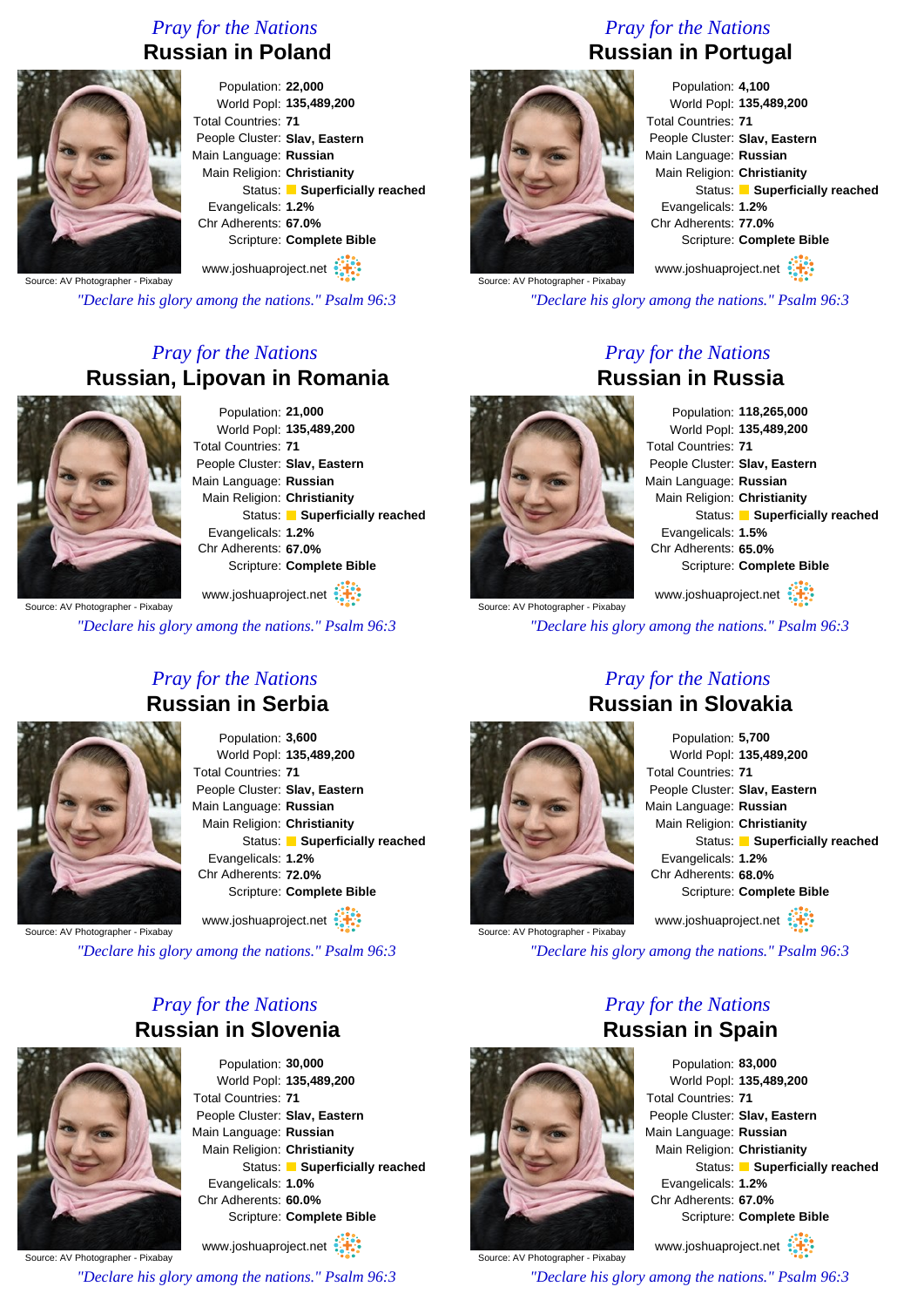#### *Pray for the Nations* **Russian in Svalbard**



Population: **1,200** World Popl: **135,489,200** Total Countries: **71** People Cluster: **Slav, Eastern** Main Language: **Russian** Main Religion: **Christianity** Status: **Superficially reached** Evangelicals: **1.8%** Chr Adherents: **85.0%** Scripture: **Complete Bible**

Source: AV Photographer - Pixabay www.joshuaproject.net

*"Declare his glory among the nations." Psalm 96:3*

#### *Pray for the Nations* **Russian in Switzerland**



Population: **17,000** World Popl: **135,489,200** Total Countries: **71** People Cluster: **Slav, Eastern** Main Language: **Russian** Main Religion: **Christianity** Status: **Superficially reached** Evangelicals: **1.2%** Chr Adherents: **67.0%** Scripture: **Complete Bible**

Source: AV Photographer - Pixabay

*"Declare his glory among the nations." Psalm 96:3*

*Pray for the Nations*

www.joshuaproject.net

### *Pray for the Nations* **Russian in Sweden**



Population: **9,200** World Popl: **135,489,200** Total Countries: **71** People Cluster: **Slav, Eastern** Main Language: **Russian** Main Religion: **Christianity** Status: **Superficially reached** Evangelicals: **1.2%** Chr Adherents: **67.0%** Scripture: **Complete Bible** www.joshuaproject.net

Source: AV Photographer - Pixabay

*"Declare his glory among the nations." Psalm 96:3*

*Pray for the Nations*

# **Russian in Syria**

Population: **3,000** World Popl: **135,489,200** Total Countries: **71** People Cluster: **Slav, Eastern** Main Language: **Russian** Main Religion: **Christianity** Status: **Superficially reached** Evangelicals: **1.0%** Chr Adherents: **66.0%** Scripture: **Complete Bible**

Source: AV Photographer - Pixabay www.joshuaproject.net

*"Declare his glory among the nations." Psalm 96:3*

**Russian in Tajikistan** Population: **28,000** World Popl: **135,489,200** Total Countries: **71** People Cluster: **Slav, Eastern** Main Language: **Russian** Main Religion: **Christianity** Status: **Superficially reached** Evangelicals: **1.5%** Chr Adherents: **61.0%**

Scripture: **Complete Bible**

www.joshuaproject.net

Source: AV Photographer - Pixabay

*"Declare his glory among the nations." Psalm 96:3*

#### *Pray for the Nations* **Russian in Turkmenistan**



Population: **167,000** World Popl: **135,489,200** Total Countries: **71** People Cluster: **Slav, Eastern** Main Language: **Russian** Main Religion: **Christianity** Status: **Superficially reached** Evangelicals: **0.8%** Chr Adherents: **67.0%** Scripture: **Complete Bible**

Source: AV Photographer - Pixabay www.joshuaproject.net

*"Declare his glory among the nations." Psalm 96:3*

# Population: **37,000**

World Popl: **135,489,200** Total Countries: **71** People Cluster: **Slav, Eastern** Main Language: **Russian** Main Religion: **Christianity** Status: **Superficially reached** Evangelicals: **1.2%** Chr Adherents: **68.0%** Scripture: **Complete Bible** www.joshuaproject.net

*"Declare his glory among the nations." Psalm 96:3*



Source: AV Photographer - Pixabay

Source: AV Photographer - Pixabay

*Pray for the Nations* **Russian in Ukraine**

> Population: **7,295,000** World Popl: **135,489,200** Total Countries: **71** People Cluster: **Slav, Eastern** Main Language: **Russian** Main Religion: **Christianity** Status: **Partially reached** Evangelicals: **2.4%** Chr Adherents: **67.0%** Scripture: **Complete Bible**

www.joshuaproject.net

*"Declare his glory among the nations." Psalm 96:3*

*Pray for the Nations* **Russian in Turkey**